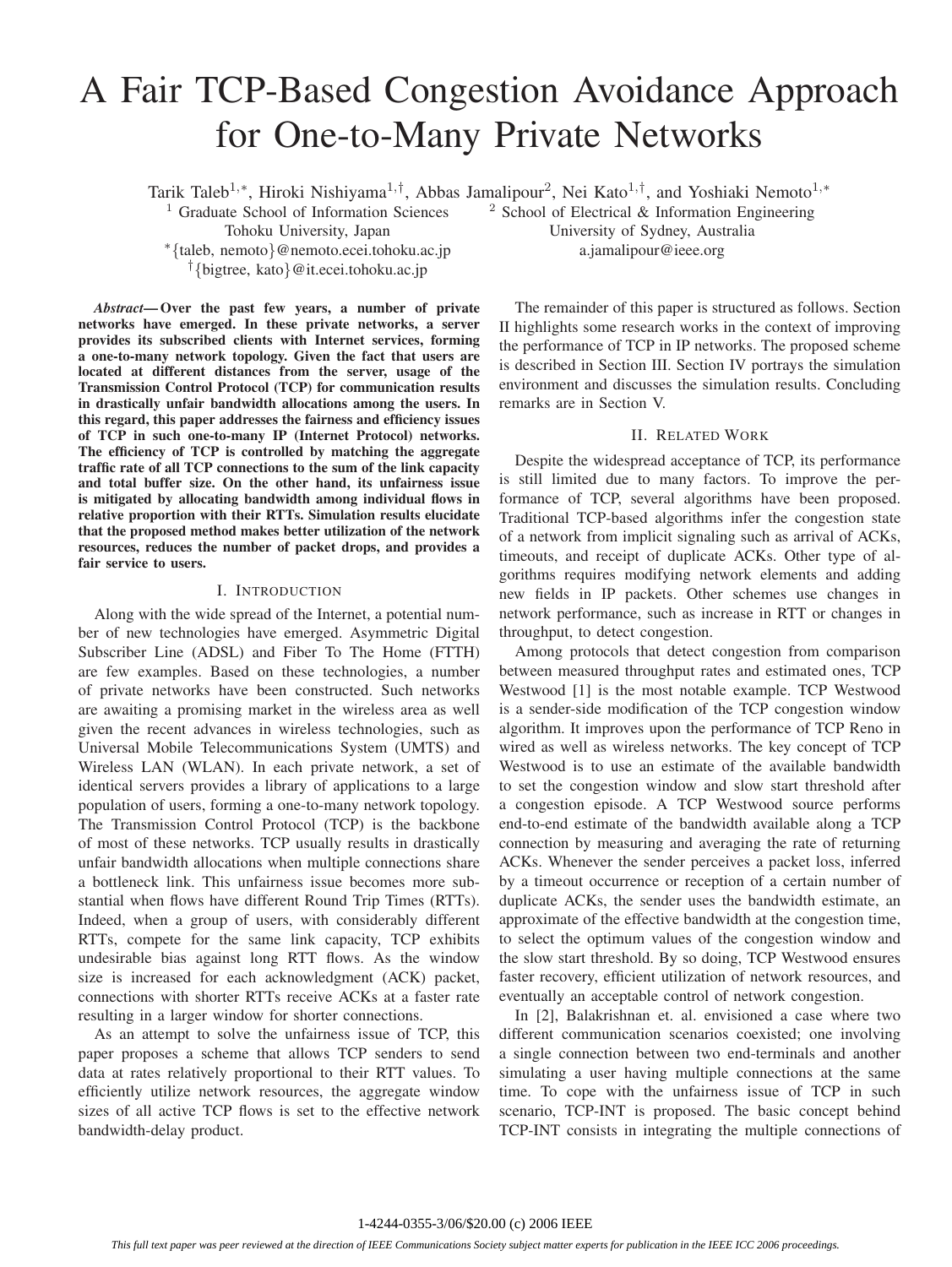a single user into a virtual single congestion window. By so doing, the TCP-INT scheme guarantees a fair allocation of the network resources among all competing users. In [3], a network topology where users have different possible paths for communication is considered. In this multi-path environment, the most appropriate path is selected for transmitting data packets. This selection is based on an estimate of path bandwidth and the minimum measured RTT. While this selection helps to alleviate network congestion, it becomes inefficient when the selected paths share the same bottleneck link.

Network congestion can be controlled also by employing scheduling mechanisms, fair queuing, and intelligent packetdiscard policies such as Random Early Marking (REM) [4], Random Early Discard (RED) [5] combined with Explicit Congestion Notification (ECN) [6], BLUE [7], Stabilized RED (SRED) [8], and Fast Adaptive Fuzzy Controller(FAFC) [9]. These Active Queue Management (AQM) schemes require a packet loss to signal early network congestion to TCP sources. The main drawback of these policies is that they drop packets from many connections and cause them to decrease their windows at the same time resulting in a significant degradation of throughput. Furthermore, these AQM schemes are inefficient in fairly allocating bandwidth among multiple TCP connections sharing the bandwidth of the same link and/or the buffer of the same network element. This unfairness issue becomes further more significant in the case of TCP connections with highly varied RTTs. This is attributable to the fact that the packet discarding probability in most AQM approaches does not take into account flows RTT.

While a number of improvements have been made to the TCP implementation at the end-terminals, the greatest improvement to congestion control are achieved by adding new mechanisms to network elements (e.g. routers, gateways) to complement the endpoint congestion avoidance policy. These mechanisms should allow network elements between a TCP source and a TCP destination to acknowledge the source with its optimal sending rate. By so doing, the whole system becomes self-adaptive to traffic demands and more active in controlling congestion and buffer overflows.

To cope with TCP limitations in high bandwidth-delay product networks, several studies have been conducted providing valuable insight into TCP dynamics in such environments. Katabi *et al.* [10] proposed a new congestion control scheme, eXplicit Control Protocol (XCP). The scheme substantially outperforms TCP in terms of efficiency in high bandwidthdelay product environments. However, the main drawback of this protocol is that it assumes a pure XCP network and requires significant modifications at the end-system. The likelihood of XCP to be implemented is low due to the problem related to converting existing equipments. Explicit Window Adaptation (EWA) [11] and WINdow TRAcking and Computation (WINTRAC) [12] suggest an explicit congestion control scheme of the window size of TCP connections as a function of the free buffer value. While the two schemes make efficient use of network resources, they remain grossly unfair towards connections with high variance in their RTTs distribution.

To cope with both the fairness and efficiency issues of TCP, the authors have recently proposed a scheme, dubbed Recursive, Explicit, and Fair Window Adjustment (REFWA) [13]. The scheme achieves high efficiency by matching the sum of window sizes of all active TCP connections sharing a bottleneck link to the effective bandwidth-delay product of the network. The system fairness is improved by assigning for each flow a feedback proportional to its RTT. The feedback value is the optimum window size a TCP sender should be sending data at so as not to overload the network with packets. The REFWA scheme is specifically designed for broadband satellite networks. In REFWA, information on flows RTT is handled by a simple monitoring of hops count in the backward and forward traffic of each flow. Hops count of each flow is computed from Time to Live (TTL) field in the IP header of both ACK and data packets. Given the fact that prior knowledge of RTTs is usually not available at network elements in terrestrial networks, the main objective of the research work outlined in this paper is the implementation of REFWA in terrestrial networks, particularly in one-tomany private networks, to guarantee both an efficient and fair utilization of network resources. The proposed scheme is referred to as Terrestrial-REFWA (T-REFWA).

## III. BASIC OPERATIONS OF T-REFWA

In current TCP implementations, RTT is computed to make an estimate of the Retransmission Time Out (RTO). The average value of RTT is noted as Smoothed RTT (SRTT). In T-REFWA, senders write down the value of SRTT in the Type Of Service (TOS) field of IP headers and transmit it to routers. If T-REFWA is to be used along with some Differentiated Services (DiffServ) schemes that use the TOS field, another possible alternative to the latter is the option field of the IP packet header. T-REFWA needs only six bits of the eight bits in the TOS field. The remaining two bits can be used for other schemes, such as ECN [6]. Given the required six bits, the value of SRTT should be an integer value from within the range [0:63]. It is thus transformed in a discrete manner to an integer value, referred to as RTT Code (RTTC) throughout this paper, within the range  $[0:63]$  as shown in the following function:

$$
RTTC = \min\left(\left[K \cdot \log_2(SRTT)\right], 63\right) \qquad K = 6.3 \tag{1}
$$

It should be noted that as most of Internet connections have RTTs smaller than one second  $[14][15]$ , K is set to 6.3 so that when  $(RTT = 2^{10} = 1024 \text{ms})$ ,  $RTTC$  will be equal to 63. It should be emphasized that errors in transforming the original SRTT may yield unfair bandwidth allocation among competing TCP flows. To minimize such impact, most importantly over any flows RTT distribution, we use the Logarithmic function as the transformation function. On the other hand, the average RTT value of flows with a given RTTC equal to  $\alpha$  is computed as follows:

$$
RTT_{\alpha} = \frac{2^{\alpha/K} + 2^{(\alpha+1)/K}}{2} \qquad K = 6.3 \qquad (2)
$$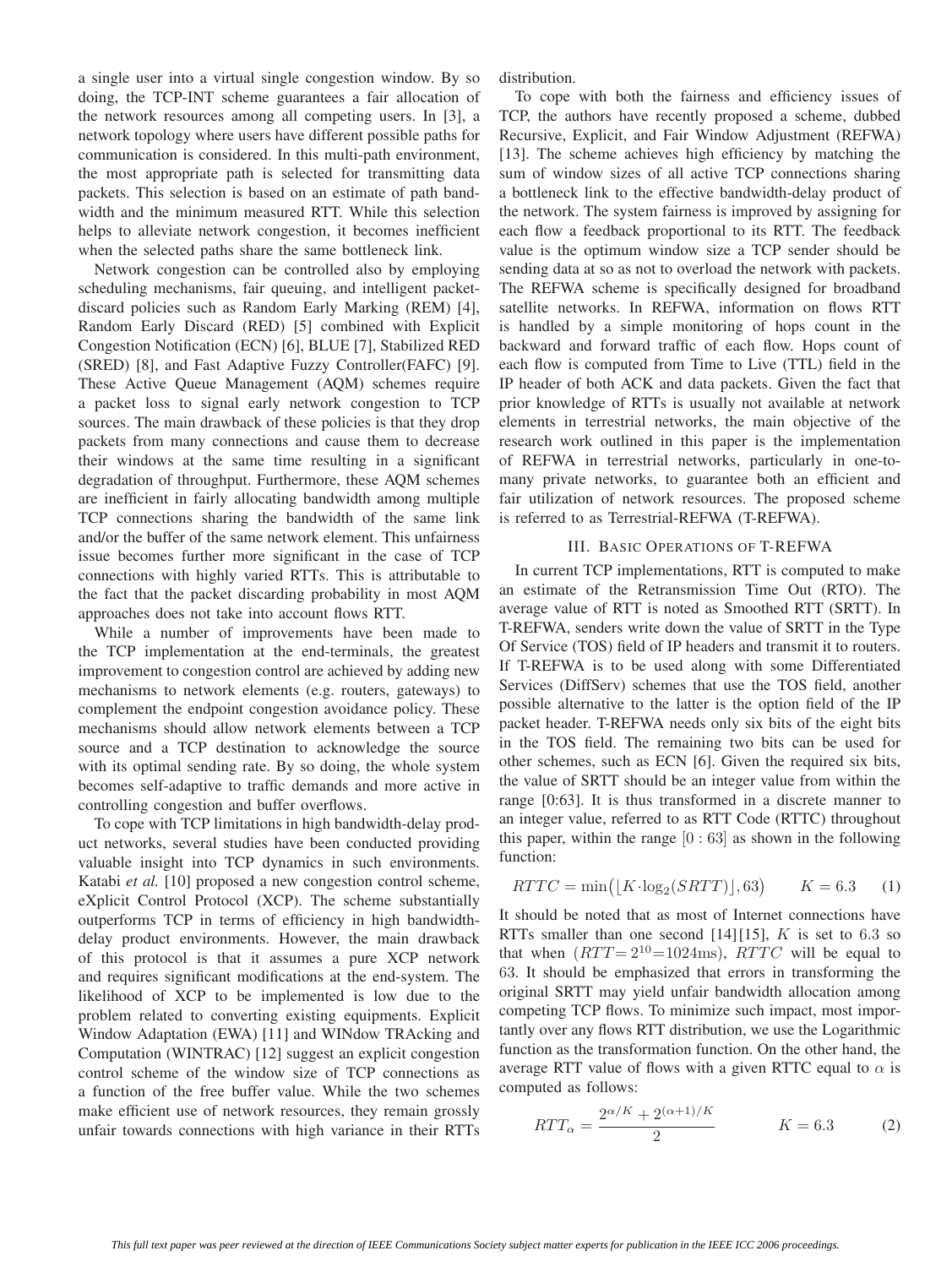TABLE I FLOWS GROUP STATE TABLE

| <b>RTTC</b>    | Flow     | Flow        | <b>Last Packet</b> |  |
|----------------|----------|-------------|--------------------|--|
|                | Count    | ID          | Transmission Time  |  |
|                |          | 0.1         | $t_{0.1}$          |  |
| $\overline{0}$ | $n_0$    |             |                    |  |
|                |          | $0.n_0$     | $t_{0.n_0}$        |  |
|                | $n_1$    | L.I         | $t_{1.1}$          |  |
|                |          |             |                    |  |
|                |          | $1.n_1$     | $t_{1,n_1}$        |  |
| ۰<br>٠         |          |             |                    |  |
| 63             |          | 63.1        | $t_{63.1}$         |  |
|                | $n_{63}$ |             |                    |  |
|                |          | $63.n_{63}$ | $t_{63.n_{63}}$    |  |

It should be admitted that the implementation of T-REFWA requires some modification at the sender side for the computation of RTTC. To reduce the overhead that may be incurred because of this operation, we consider the application of T-REFWA to only "one-to-many" networks. In such networks, T-REFWA will be implemented at only servers and the required overhead will be negligible if compared to when T-REFWA is implemented at all senders. Another reason behind the choice of one-to-many networks consists also in the fact that fairness among users is important in such networks. It should be also stressed out that the RTTC computation is not performed on a periodic basis or per packets, but only when the sender observes a change in the SRTT value. As verified by simulation results, T-REFWA senders experience almost no packet drops and their SRTT values remain relatively stable. The load due to the computation of RTTC is accordingly minimal.

At routers, flows are grouped according to their RTTC values, as shown in Table I. Each group of flows is identified by a RTTC. Note that the maximum size of the table is 63. Scalability is thus not an issue. At each router, a group  $G$  is defined as the set of flows that have the same RTTC value. Flows are identified also by a flow ID and are defined as streams of packets sharing the quintuple: source and destination addresses, source and destination port numbers, and protocol field. A flow is considered to be in progress if the time elapsed since its last packet transmission time is inferior than the most recent estimate of the average RTT of all active flows traversing the router,  $RTT_{avg}$ .

Similarly to the original REFWA scheme, the feedback computation is performed periodically every  $RTT_{avg}$  time interval. The feedback computation load is thus not so heavy. At time  $(t = n \cdot RTT_{avg})$ , the feedback value of flows that have a given RTTC =  $\alpha$ ,  $F_{\alpha}(n)$ , is computed as in Equation 3 (shown at the bottom of the page). In Equation 3,  $B$  and  $Bw$ are the router's buffer size and the link bandwidth, respectively.  $n_j$  denotes the size of the group of flows with RTT Code



Fig. 1. A simple network topology with connections having different RTTs.

equal to j and  $RTT_i$  denotes the RTT value of its flows.  $\Upsilon(n)$  and  $Q(n)$  denote the aggregate TCP window size and the router's queue occupancy at time  $(t = n \cdot RTT_{avg})$ .  $\phi$  and  $\psi$  are constant parameters. It should be recognized that  $\phi$ and  $\psi$  play a significant role in exploiting well the system spare bandwidth and free buffer size, respectively. In other words, in case of optimum values of  $\phi$  and  $\psi$ , when some connections are not making full use of their allocated bandwidths during the interval time  $[(n-1)RTT_{avg}, nRTT_{avg}]$ , the spare bandwidth,  $(Bw \cdot RTT_{avg} - \Upsilon(n-1))$ , will increase and the buffer occupancy,  $Q(n-1)$ , will go down causing an increase in the computed feedbacks of the other connections at time  $(t = n \cdot RTT_{avg})$ . This will help to fully utilize the link capacity while maintaining small buffer sizes. Using the same stability analysis as in [16],  $\phi$  and  $\psi$  can be set to 1.5 and 0.5 so the system will be always stable regardless of the flows count and their RTTs. Stability refers to the fact that under any conditions (e.g. any number of flows and any distribution of their RTTs), the system should always converge to its point of equilibrium; transmission of the highest number of packets without causing network congestion.

The window feedback is computed every  $RTT_{avg}$  time and is written in the receiver's advertised window (RWND) field carried by the TCP header of acknowledgment packets. The RWND value can only be downgraded. If the original value of the receiver's advertised window, which is set by the TCP receiver, exceeds the feedback value computed by a downstream node, the receiver's advertised window is reduced then to the computed feedback value. A more congested router later in the path can further mark down the feedback by overwriting the receiver's advertised window field. Ultimately, the RWND field will contain the optimal feedback from the bottleneck along the path. Therefore, given a specific router where the traffic concentrates at all time, we can get enough effects along with less implementation load by setting the proposed method at only that router. When the feedback

$$
F_{\alpha}(n) = \frac{RTT_{\alpha}}{\sum_{j=0}^{63} n_j \cdot RTT_j} \cdot \Upsilon(n)
$$
  
\n
$$
\Upsilon(n) = \Upsilon(n-1) + \phi\Big(Bw \cdot RTT_{avg} - \Upsilon(n-1)\Big) + \psi\Big(B - Q(n-1)\Big)
$$
\n(3)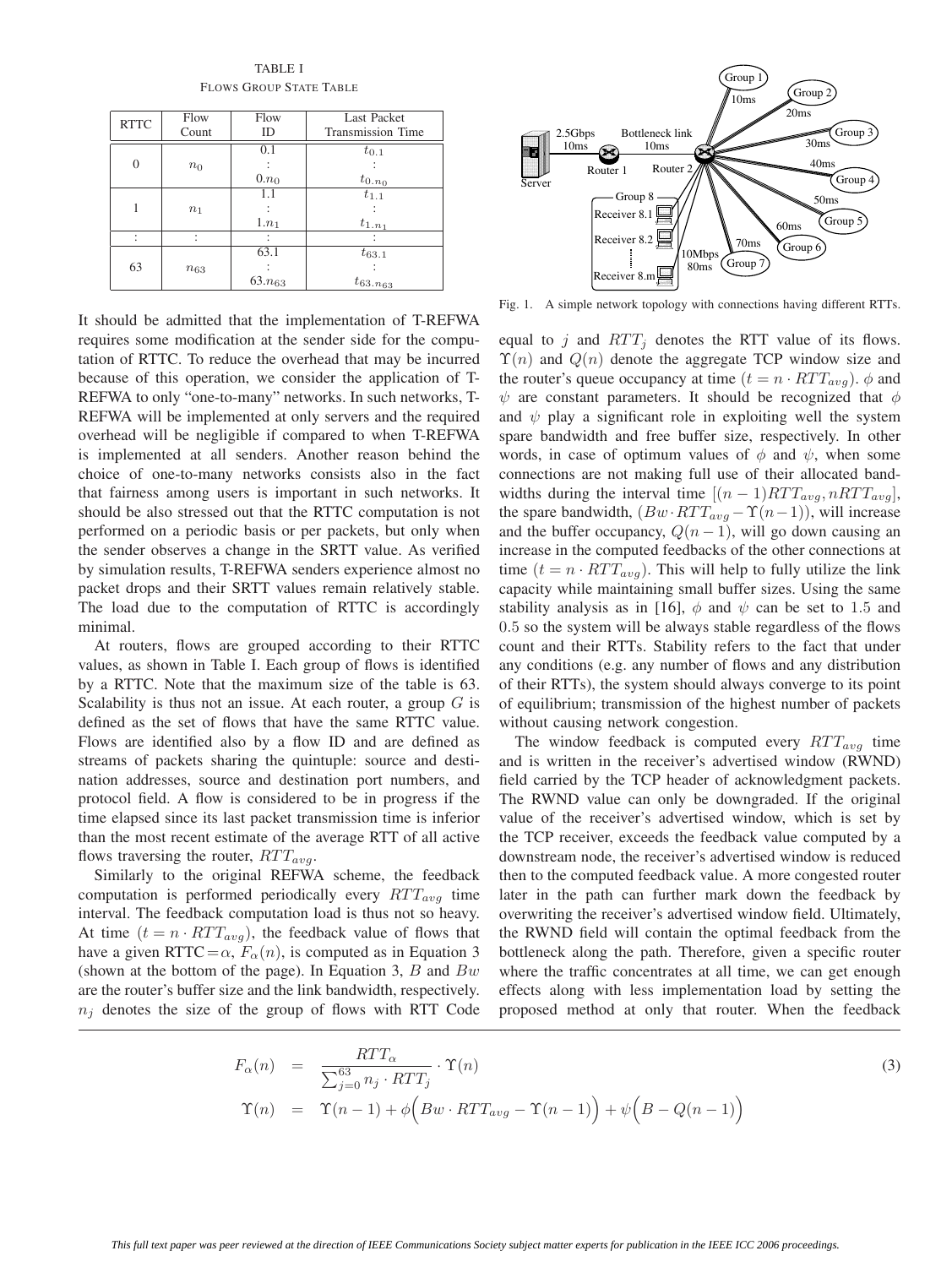reaches the sender, the sender should react to the message and accordingly updates its current window.

So far, we have considered the case of only TCP flows. However, our studies can be easily extended to more general scenarios where nonresponsive traffic such as User Datagram Protocol (UDP) coexists with TCP flows. In such case, by using classification based on port number and per-class queuing, application of the proposed scheme is relevant to only the TCP queuing class.

#### IV. PERFORMANCE EVALUATION

In this section, we evaluate the performance of the T-REFWA scheme. Performance evaluation is based on simulations using the Network Simulator (NS) [17]. While the proposed scheme can be implemented on any TCP variant, we consider the case of T-REFWA over NewReno. In all simulations, TCP Reno, TCP NewReno, and TCP Westwood are used as comparison terms. To investigate the fairness of the schemes, we use the following fairness index:

$$
F(x) = \frac{(\sum_{i=1}^{N} x_i)^2}{N \cdot \sum_{i=1}^{N} (x_i)^2}
$$

where N and  $x_i$  denote the total number of flows and the estual throughout of the *i*<sup>th</sup> flow reconstitutive. The data posite actual throughput of the  $i^{th}$  flow, respectively. The data packet size is fixed to 1kB. Buffers equal to the bandwidth-delay product of the bottleneck link are used. Drop-Tail is used as a packet-discarding policy. Simulations were all run for 60s.

First, to illustrate the basic working of the T-REFWA, we consider a simple network topology with a single bottleneck

TABLE II SIMULATION PARAMETERS: LINK TYPE AND MAXIMUM NUMBER OF FLOWS.

| Link Type       | Link Bandwidth<br>[Mbps] | <b>Buffer Size</b><br>[packets] | Flow Count<br>(MAX) |
|-----------------|--------------------------|---------------------------------|---------------------|
| ፐ3              | 44                       | 50                              |                     |
| OC <sub>3</sub> | 155                      | 190                             |                     |
| OC12            | <b>522</b>               | 760                             | 128                 |
| OC48            | 2400                     | 2930                            | 512                 |

link, as shown in Fig. 1. The illustrated scenario depicts the case of a server providing a particular application (File Transfer Protocol (FTP) in the simulation) to a set of users grouped in eight equally-sized groups. This forms a single "one-to-many" network topology. Connections between the server and users from different groups have different RTTs. The figure indicates the propagation delay of links connected to end-terminals of each group. A number of test scenarios were created by setting the bottleneck bandwidth to different typical link speeds. For each link type, a maximum number of flows  $MAX$  is fixed. Table II lists the simulation parameters in case of each link type.

The average throughput of each group in case of the four link speeds is plotted in Fig. 2. In case of the T-REFWA scheme, the figure indicates that all flows could send nearly the same amount of packets. The figure demonstrates also the greediness of other TCP variants. Indeed, short RTT connections sent significantly larger number of packets compared to the long RTT connections. In Figs. 2-(b) and 2-(c), the throughputs achieved by Reno, NewReno, and Westwood



Fig. 2. Average throughput of each group in case of each link type (Drop Tail).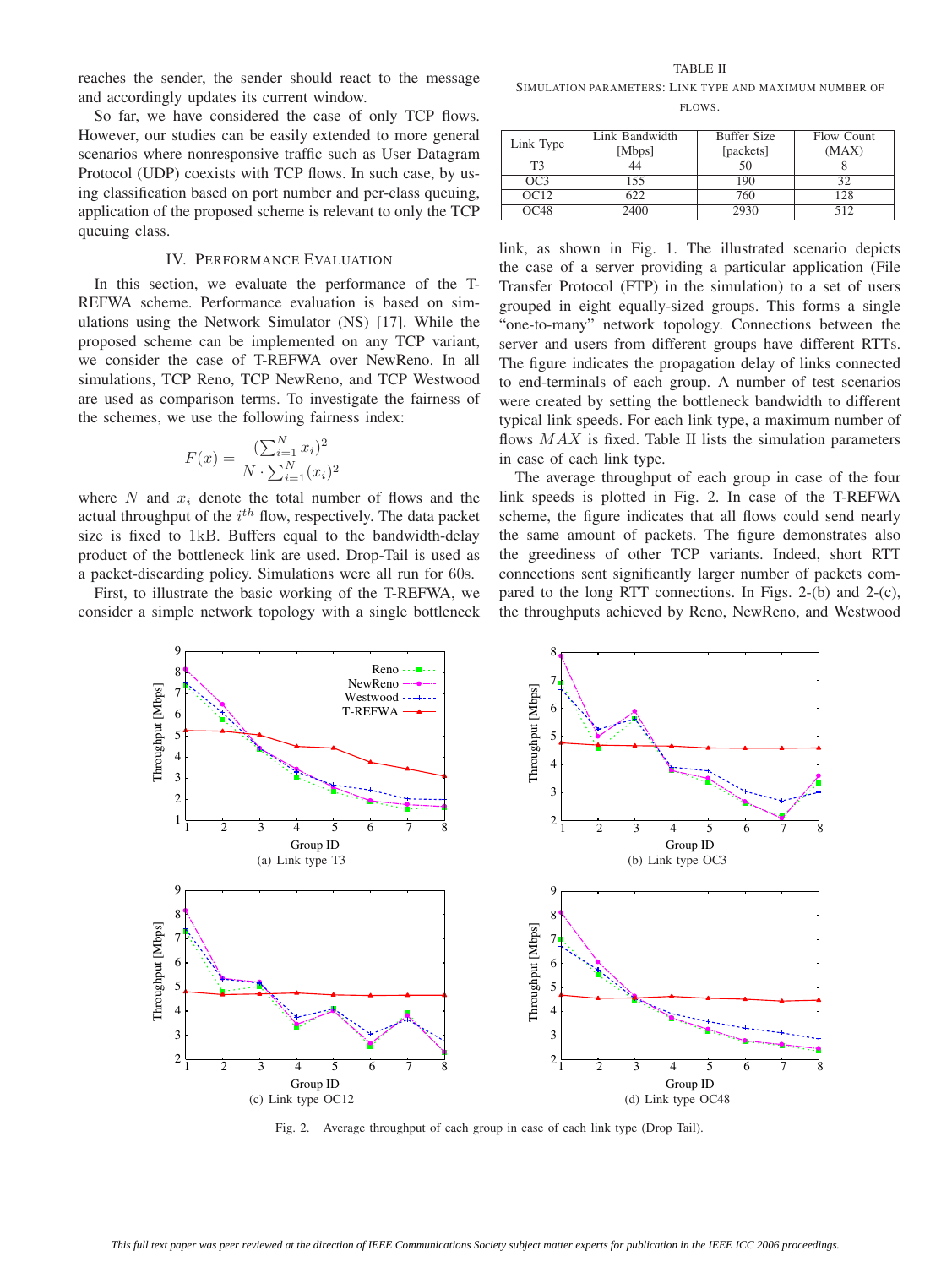

Fig. 3. Average throughput over RED in case of OC3 link type.

exhibit some oscillations, most probably due to the wellknown TCP synchronization issue. AQM mechanisms can help to mitigate such phenomenon. To illustrate the idea with more clarity, we plot the throughput of the eight groups when the three TCP variants are used in a network with RED as packet discarding policy (Fig. 3). Due to the paper length limitation, we present only the results when OC3 is used. Identical results are obtained in case of other link types. Fig. 3 demonstrates a smooth decrease in the throughput when RTT increases. The figure demonstrates also that while T-REFWA is implemented over Drop Tail, it still shows the best performance compared to the other three schemes despite their use of an intelligent discarding policy such as RED. The obtained results confirm as well that the T-REFWA estimate of the average RTT of the system operates correctly in environments with high variance in the RTT distribution. The obtained results are in accordance with the results of Table III. Indeed, the table indicates that the T-REFWA scheme exhibits the highest value of fairness index while achieving the highest utilization of network resources.

To investigate the performance of the T-REFWA scheme in a more general scenario, we consider a network topology with two bottlenecks as shown in Fig. 4. Three groups of flows are considered. Group 1 consists of five flows and shares the bandwidth of the first bottleneck (link <sup>L</sup>1) with the four flows of group 2. Group 3 is formed of six flows and shares bandwidth of the second bottleneck (link <sup>L</sup>3 ) with flows of

#### TABLE III

FAIRNESS AND LINK UTILIZATION FOR DIFFERENT LINK SPEEDS.

| Link Type      | Protocol       | Fairness | Link Utilization [%] |
|----------------|----------------|----------|----------------------|
|                | Reno           | 0.74     | 63.5                 |
| T <sub>3</sub> | <b>NewReno</b> | 0.74     | 69.1                 |
|                | Westwood       | 0.80     | 69.1                 |
|                | T-REFWA        | 0.96     | 79.0                 |
| OC3            | Reno           | 0.86     | 83.5                 |
|                | <b>NewReno</b> | 0.84     | 88.8                 |
|                | Westwood       | 0.90     | 87.8                 |
|                | T-REFWA        | 1.00     | 95.9                 |
|                | Reno           | 0.86     | 85.6                 |
|                | <b>NewReno</b> | 0.85     | 89.9                 |
| OC12           | Westwood       | 0.90     | 90.5                 |
|                | <b>T-REFWA</b> | 1.00     | 96.7                 |
|                | Reno           | 0.86     | 84.2                 |
|                | <b>NewReno</b> | 0.83     | 89.9                 |
| OC48           | Westwood       | 0.91     | 90.1                 |
|                | <b>T-REFWA</b> | 1.00     | 97.2                 |



Fig. 4. A network topology composed of two bottlenecks.

group 1. The bandwidth and delays of the used links are as shown in Fig. 4. The three simulated groups have different servers and form three different "one-to-many" networks.

Fig. 5 graphs the link utilization, drops rate, fairness index, and average queue size experienced by the three simulated links. As explained earlier, the feedback value of a connection can be only downgraded along its path. If the feedback value set by a node exceeds the value computed by its downstream counterpart, the feedback value is marked down to the smaller value. In case of the considered network topology, TCP connections of group 1 are assumed to send data with rates fed back by link <sup>L</sup>3 that are smaller than the windows allocated by link <sup>L</sup>1. This compels flows of group 1 not to fully utilize their allocated bandwidths at link <sup>L</sup>1 causing the spare bandwidth to increase and the buffer occupancy to go down. This eventually leads to an increase in the computed feedbacks at link <sup>L</sup>1. Flows of group 2 will transmit data at rates equal to the computed feedback and this will help to fully utilize the <sup>L</sup>1 link capacity while maintaining small buffer sizes. Results of Fig. 5 demonstrate the high utilization of both links <sup>L</sup>1 and <sup>L</sup>3 and confirm this observation. It is noticed that without T-REFWA, link <sup>L</sup>1 is also highly utilized but this is at the price of lower system fairness. This is likely because flows of group 2 conquer most of the link bandwidth given their short RTTs. Observe also the high number of losses and large queue sizes experienced when T-REFWA is not used.

#### V. CONCLUSION

In this paper, we proposed a fair TCP-based congestion avoidance method based on a recently proposed scheme, REFWA, that was specifically designed for broadband satellite networks. Given the fact that prior knowledge of RTT is not available in terrestrial networks, information on RTT is stored in a discrete manner in the TOS field of IP packets and sent to congested routers. The latter use this information to compute optimal sending rates for each active TCP connection. Similarly to the original REFWA, the scheme matches the sum of window sizes of all active TCP connections sharing a bottleneck link to the effective bandwidth-delay product of the network. The proposed scheme improves the system fairness by assigning for each flow a weight relatively proportional to its RTT.